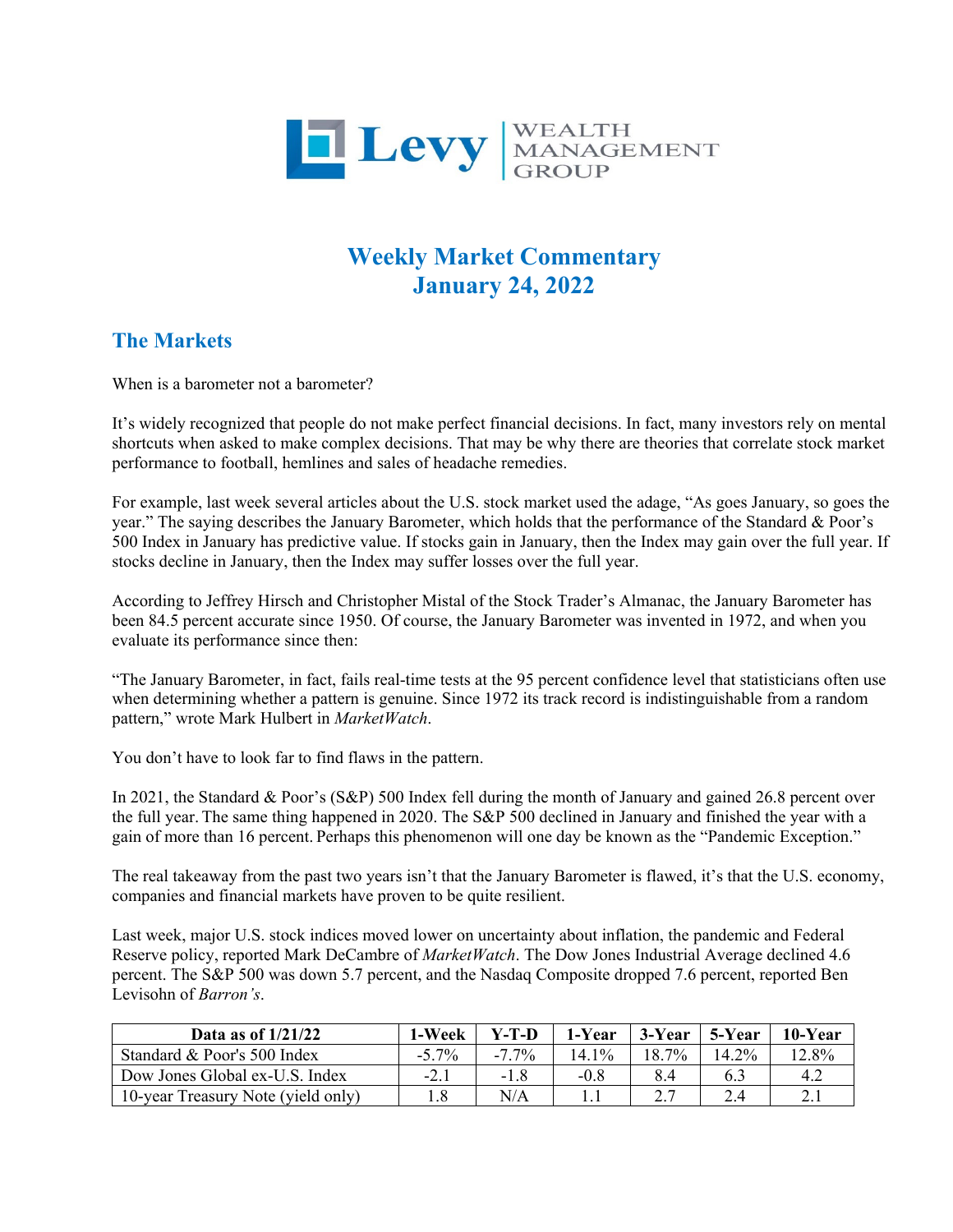| Gold<br>(per ounce)             | ⌒<br>v.o | 1.v | -<br>. . J             | $\sim$<br>14.0 |     | $\mathbf{U} \cdot$                  |
|---------------------------------|----------|-----|------------------------|----------------|-----|-------------------------------------|
| Bloomberg<br>Index<br>`ommod1tv | 1.U      | 0.2 | $\sim$ $\sim$<br>ے ۔ ب | 7.U            | ັ∙ັ | $\overline{\phantom{a}}$<br>ر و سکا |

S&P 500, Dow Jones Global ex-US, Gold, Bloomberg Commodity Index returns exclude reinvested dividends (gold does not pay a dividend) and the three-, five-, and 10-year returns are annualized; and the 10-year Treasury Note is simply the yield at the close of the day on each of the historical time periods.

Sources: Yahoo! Finance; MarketWatch; djindexes.com; U.S. Treasury; London Bullion Market Association.

Past performance is no guarantee of future results. Indices are unmanaged and cannot be invested into directly. N/A means not applicable.

**WHICH COUNTRY IS THE MOST INNOVATIVE?** The silver lining of the pandemic may be found in innovation, which has flourished as companies, economies and countries have adapted to difficult circumstances.

The Global Innovation Index (GII) tracks 80 indicators that inform innovation. The indicators are grouped into seven categories:

- **Institutions**: Political, regulatory and business environments.
- **Human capital and research**: Education and research and development.
- **Infrastructure**: Information and communication technologies, general infrastructure and ecological sustainability.
- **Market sophistication**: Credit, investment, trade, diversification and market scale.
- **Business sophistication**: Knowledge workers, innovation linkages and knowledge absorption.
- **Knowledge and technology outputs:** Knowledge creation, impact and diffusion.
- **Creative outputs**: Intangible assets, creative goods and services, and online creativity.

In 2021, the top-three innovative countries by income group were:

#### **High-income countries**

- No. 1. **Switzerland**, with strength in knowledge and technology outputs, infrastructure and creative outputs.
- No. 2. **Sweden**, with strength in business sophistication, human capital and research, and knowledge and technology outputs.
- No. 3. **United States**, with strength in knowledge and technology outputs and market and business sophistication

### **Upper-middle income countries**

- No. 1. **China**, with strength in knowledge and technology outputs and business sophistication.
- No. 2. **Bulgaria**, with strength in knowledge and technology and creative outputs.
- No. 3. **Malaysia**, with strength in knowledge and technology outputs and market sophistication.

### **Lower-middle income countries**

- No. 1. **Vietnam**, with strength in market sophistication and creative outputs.
- No. 2. **India**, with strength in knowledge and technology outputs and market sophistication.
- No. 3. **Ukraine**, with strength in knowledge and technology outputs and human capital and research.

### **Low-income countries**

- No. 1. **Rwanda**, with strength in institutions and business sophistication.
- No. 2. **Tajikistan**, with strength in knowledge and technology outputs and market sophistication.
- No. 3. **Malawi**, with strength in knowledge and technology outputs and market sophistication.

Switzerland, Sweden, the United States, the United Kingdom and South Korea were the most innovative countries in the world, overall. China was the only middle-income economy among the top 30 most innovative economies in the world.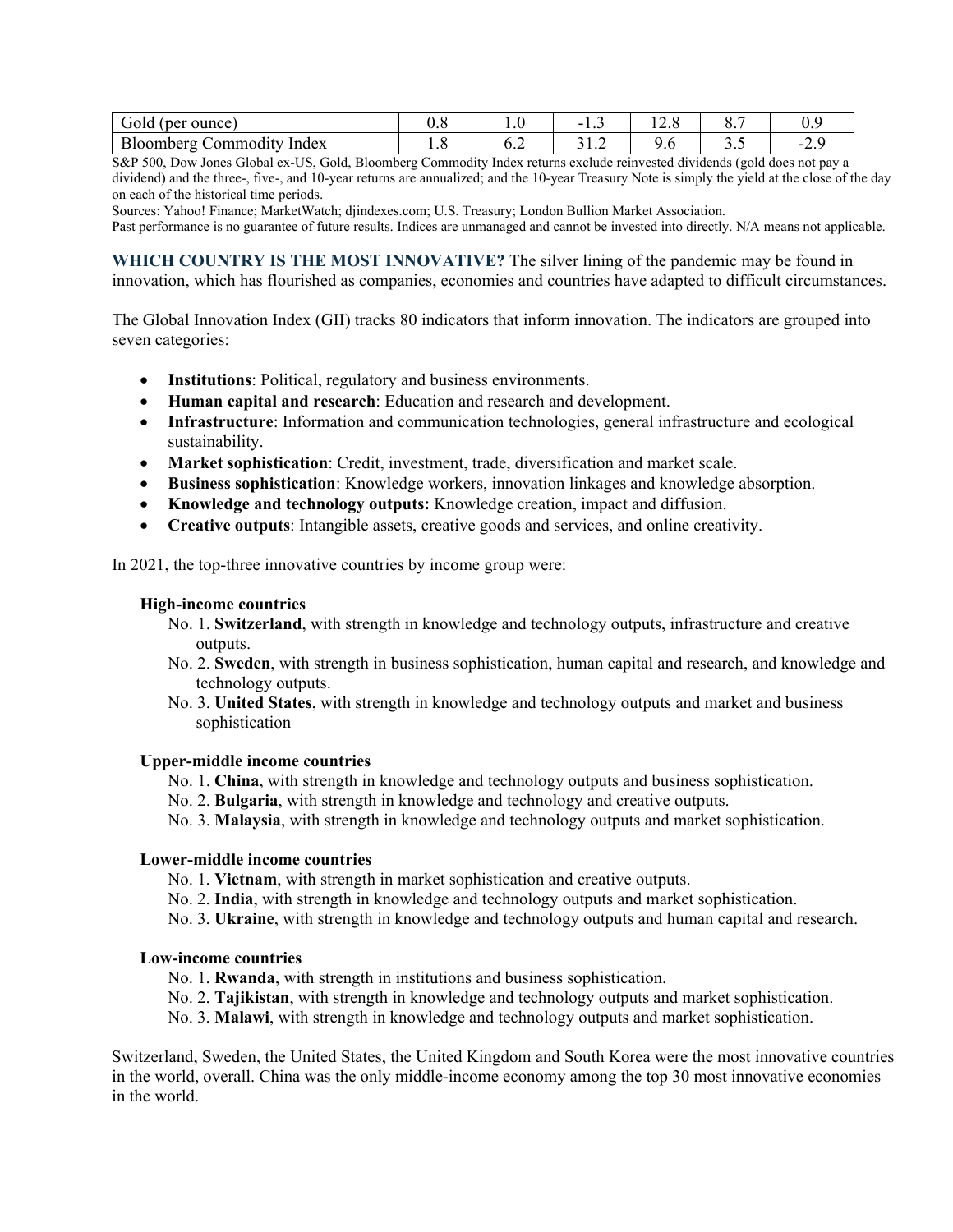### **Weekly Focus – Think About It**

"If you have urgent current expenses to cover, then future priorities like college and retirement fall off your radar because they are simply less pressing. Scarcity of attention prevents us from seeing what's really important. The psychology of scarcity engrosses us in only our present needs."

*—Sendhil Mullainathan, University of Chicago professor and author* 

Best regards,

Victor Levy for Levy Wealth Management Group

**Levy** MANAGEMENT

1818 Market St | Suite 3232 | Philadelphia, PA 19103 Main: 215-875-8720 | Fax: 215-875-8756 [info@levywealth.com](mailto:info@levywealth.com) [www.levywealth.com](http://www.levywealth.com/)

\* These views are those of Carson Coaching, and not the presenting Representative or the Representative's Broker/Dealer, and should not be construed as investment advice.

\* This newsletter was prepared by Carson Coaching. Carson Coaching is not affiliated with the named broker/dealer.

\* Government bonds and Treasury Bills are guaranteed by the U.S. government as to the timely payment of principal and interest and, if held to maturity, offer a fixed rate of return and fixed principal value. However, the value of fund shares is not guaranteed and will fluctuate.

\* Corporate bonds are considered higher risk than government bonds but normally offer a higher yield and are subject to market, interest rate and credit risk as well as additional risks based on the quality of issuer coupon rate, price, yield, maturity, and redemption features.

\* The Standard & Poor's 500 (S&P 500) is an unmanaged group of securities considered to be representative of the stock market in general. You cannot invest directly in this index.

\* All indexes referenced are unmanaged. Unmanaged index returns do not reflect fees, expenses, or sales charges. Index performance is not indicative of the performance of any investment.

\* The Dow Jones Global ex-U.S. Index covers approximately 95% of the market capitalization of the 45 developed and emerging countries included in the Index.

\* The 10-year Treasury Note represents debt owed by the United States Treasury to the public. Since the U.S. Government is seen as a risk-free borrower, investors use the 10-year Treasury Note as a benchmark for the long-term bond market.

\* Gold represents the afternoon gold price as reported by the London Bullion Market Association. The gold price is set twice daily by the London Gold Fixing Company at 10:30 and 15:00 and is expressed in U.S. dollars per fine troy ounce.

\* The Bloomberg Commodity Index is designed to be a highly liquid and diversified benchmark for the commodity futures market. The Index is composed of futures contracts on 19 physical commodities and was launched on July 14, 1998.

\* The Dow Jones Industrial Average (DJIA), commonly known as "The Dow," is an index representing 30 stock of

companies maintained and reviewed by the editors of The Wall Street Journal.

\* The NASDAQ Composite is an unmanaged index of securities traded on the NASDAQ system.

\* International investing involves special risks such as currency fluctuation and political instability and may not be suitable for all investors. These risks are often heightened for investments in emerging markets.

\* Yahoo! Finance is the source for any reference to the performance of an index between two specific periods.

\* Opinions expressed are subject to change without notice and are not intended as investment advice or to predict future performance.

\* Economic forecasts set forth may not develop as predicted and there can be no guarantee that strategies promoted will be successful.

\* Past performance does not guarantee future results. Investing involves risk, including loss of principal.